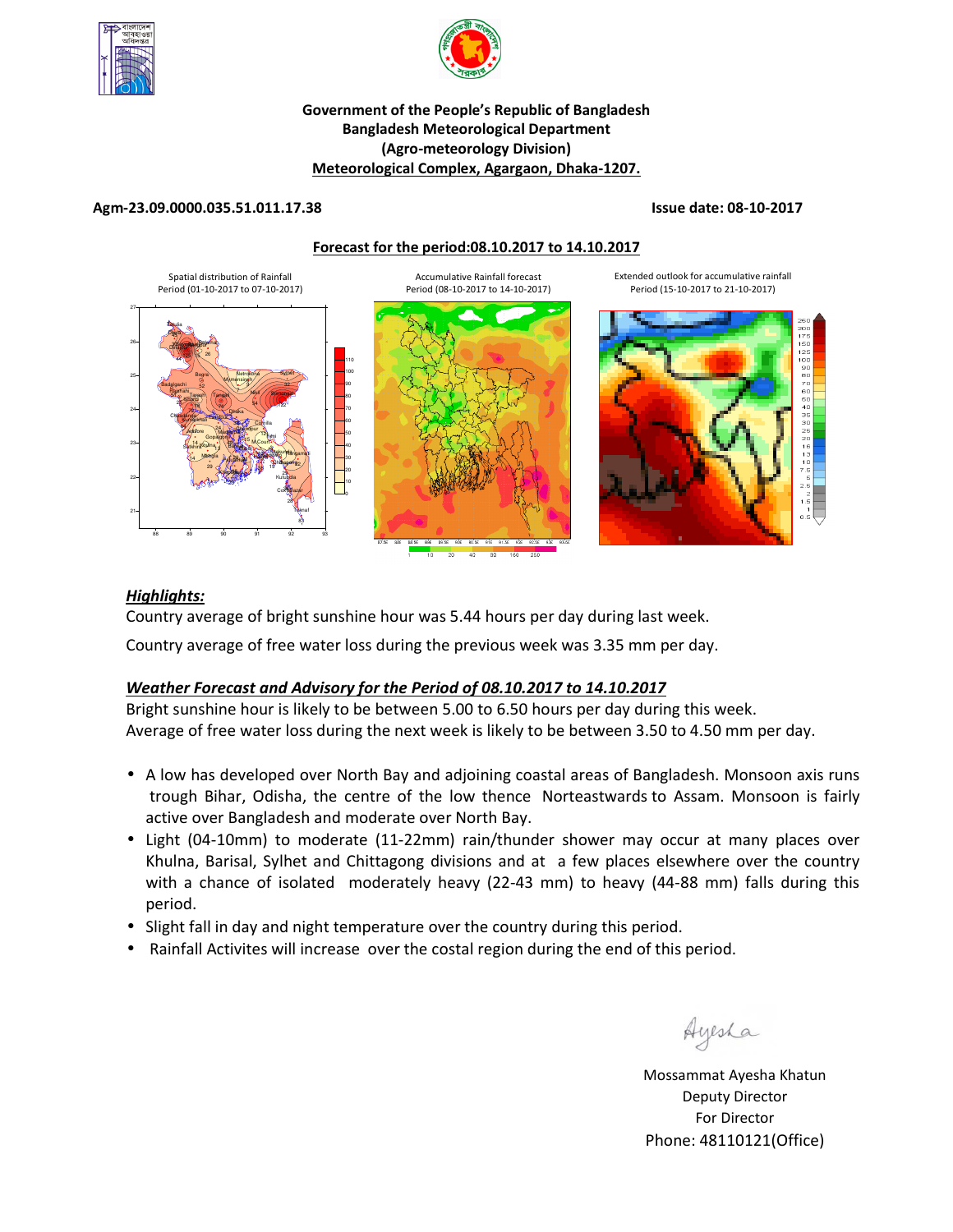#### *Short Weather description; Period: 01.10.2017 to 07.10.2017*

| Maximum And Minimum Temperature (Range and Extreme) |  |  |  |  |
|-----------------------------------------------------|--|--|--|--|
|                                                     |  |  |  |  |

| <b>Divisions</b> | Maximum                 |                        | Highest maximum               |    |                         | <b>Minimum</b>          | Lowest minimum       |                              |
|------------------|-------------------------|------------------------|-------------------------------|----|-------------------------|-------------------------|----------------------|------------------------------|
|                  |                         |                        |                               |    |                         |                         |                      |                              |
|                  | temperature             |                        | temperature in <sup>o</sup> C |    | temperature             |                         | temperature in $^0C$ |                              |
|                  | range in <sup>o</sup> C |                        |                               |    |                         | Range in <sup>o</sup> C |                      |                              |
| <b>Dhaka</b>     | 30.0                    | $-37.2$ <sup>o</sup> C | <b>Tangail</b>                |    | $\overline{^0}$ C 24.5- | 27.6 $^{\circ}$ C       | <b>Nikli</b>         | $\mathfrak{o}_{\mathcal{L}}$ |
| Mymensingh 28.8  |                         | $-36.0$ <sup>O</sup> C | Mymensingh&Netrokona          |    | $^{\circ}$ C 24.1-      | 27.8 $^{\circ}$ C       | <b>Mymensingh</b>    | $\mathfrak{a}_c$             |
| Chittagong       | 29.4                    | $-36.4 °C$             | Chandpur                      |    | $\overline{^0}$ C 24.0- | 27.3 $^{\circ}$ C       | Rangamati+Feni       | °c                           |
| <b>Sylhet</b>    | 28.7                    | $-36.4 °C$             | <b>Sylhet</b>                 |    | $\overline{^0C}$ 24.0-  | 26.6 $^{\circ}$ C       | Srimangal            | $^{\circ}$                   |
| Rajshahi         | 30.3                    | $-35.8$ <sup>O</sup> C | <b>Ishurdi</b>                | °c | $24.0 -$                | $27.2$ <sup>o</sup> C   | <b>B.</b> Gachhi     | $\mathfrak{a}_c$             |
| Rangpur          | 25.7                    | $-35.8 °C$             | Rangpur                       |    | $\overline{^0C}$ 22.6-  | 27.0 $^{\circ}$ C       | <b>Dinajpur</b>      | $^0\sigma$                   |
| Khulna           | 30.6                    | $-36.4$ <sup>O</sup> C | <b>Jessore</b>                |    | $\overline{^0C}$ 24.0-  | 27.5 $^{\circ}$ C       | <b>Satkhira</b>      | $^{\circ}$                   |
| <b>Barisal</b>   | 26.9                    | $-35.4$ <sup>O</sup> C | <b>Bhola</b>                  |    | $\overline{C}$ 23.8-    | 27.0 °C                 | <b>Khepupara</b>     | °c                           |

#### *:Rainfall analysis and average temperature:-*

| Name of the      | Name of the     | Total               | Normal                | Deviation | Total         | Average                | Average           | Average                               | Average         | Average          | Average         |
|------------------|-----------------|---------------------|-----------------------|-----------|---------------|------------------------|-------------------|---------------------------------------|-----------------|------------------|-----------------|
| <b>Divisions</b> | <b>Stations</b> | Rainfall<br>in (mm) | Rainfall<br>in $(mm)$ | in %      | Rainy<br>days | Max                    | M in              | M ax.<br>Humidity Humidity temp in °C | Normal<br>M ax. | M in.<br>temp in | Normal          |
|                  |                 |                     |                       |           |               | in %                   | in %              |                                       | temp in         | ۰c               | M in.           |
|                  |                 |                     |                       |           |               |                        |                   |                                       | ۰C              |                  | temp in         |
| Dhaka            | Dhaka           | 032                 | 62                    | -48       | 05            | 095                    | 058               | 34.3                                  | 32.2            | 26.5             | 25.4            |
|                  | Faridpur        | 024                 | 60                    | -60       | 03            | 097                    | 064               | 34.0                                  | 32.0            | 26.2             | 25.5            |
|                  | Madaripur       | 049                 | 43                    | 14        | 03            | 097                    | 058               | 034                                   | 32.4            | 26.0             | 25.3            |
|                  | Nikli           | 054                 | ××                    | $***$     | 03            | 093                    | 070               | 33.3                                  | **              | 26.4             | $\star\star$    |
|                  | Tangail         | 076                 | 44                    | 73        | 04            | 096                    | 063               | 34.6                                  | 32.0            | 25.9             | 24.6            |
|                  | Gopalgonj       | 013                 | **                    | $***$     | 03            | 097                    | 067               | 32.9                                  | **              | 25.7             | $\star\star$    |
| Mymensingh       | Mymensingh      | 007                 | 91                    | -92       | 02            | 096                    | 069               | 33.5                                  | 31.6            | 25.9             | 24.8            |
|                  | Netrokona       | 009                 | $\star\star$          | $***$     | 01            | 094                    | 067               | 033                                   | $\star\star$    | 26.1             | $\star\star$    |
| Chittagong       | Chittagong      | 029                 | 84                    | -65       | 03            | 100                    | 071               | 033                                   | 31.7            | 26.1             | 24.6            |
|                  | Sitakunda       | 003                 | 65                    | $***$     | 02            | $^{\star\star}$        | $\star\star$      | **                                    | 32.2            | $^{\star\star}$  | 24.7            |
|                  | Rangamati       | 022                 | 56                    | -61       | 03            | 089                    | 038               | 034                                   | 31.8            | 25.1             | 23.9            |
|                  | Cox'sBazar      | 028                 | 71                    | -61       | $02\,$        | $\star\star$           |                   |                                       | 31.9            | $\star\star$     | 24.7            |
|                  | Teknaf          | 083                 | 71                    | 17        | 04            | **                     | **                | $\star\star$                          | 31.2            | $^{\star\star}$  | 24.2            |
|                  | Hatiya          | 038                 | 84                    | $-55$     | 03            | **                     | **                | $\star\star$                          | 31.1            | $\star\star$     | 25.1            |
|                  | Sandw ip        | 019                 | 74                    | $-74$     |               | 097                    | 071               | 033                                   | 31.3            | 26.1             | 24.9            |
|                  | Kutubdia        | 039                 | 60                    | $-35$     | 04            | 093                    | 066               | 31.1                                  | 31.7            | 26.3             | 25.3            |
|                  | Feni            | 003                 | 52                    | -94       | 01            | 097                    | 060               | 34.1                                  | 31.8            | 25.4             | 24.4            |
|                  | M.Court         | 010                 | 58                    | -83       | 02            | 095                    | 065               | 034                                   | 31.4            | 26.5             | 25.0            |
|                  | Chandpur        | 015                 | 55                    | $-73$     | 02            | 096                    | 066               | 34.2                                  | 32.0            | 26.8             | 25.4            |
|                  | Comilla         | 012                 | 67                    | -82       | 01            | $\star\star$           | $\overline{\ast}$ | **                                    | 31.9            | **               | 24.5            |
| <b>Sylhet</b>    | Sylhet          | 032                 | 72                    | $-56$     | 05            | 095                    | 063               | 33.9                                  | 31.4            | 25.5             | 24.0            |
|                  | Srimongal       | 122                 | 54                    | 126       | 03            | **                     | **                | **                                    | 31.7            | $\star\star$     | 23.6            |
| Rajshahi         | Rajshahi        | 025                 | 50                    | $-50$     | 03            | 088                    | 066               | 33.6                                  | 32.4            | 25.9             | 25.0            |
|                  | Bogra           | 052                 | 64                    | $-19$     | 03            | **                     | **                | **                                    | 32.1            | $\star\star$     | 24.9            |
|                  | Ishurdi         | 072                 | 44                    | 64        | 04            | $\star\star$           | $\star\star$      | $\star\star$                          | 32.3            | $^{\star\star}$  | 24.9            |
|                  | Badalgachi      | 051                 | ××                    | $***$     | 03            | 100                    | 062               | 32.4                                  | **              | 25.5             | $\star\star$    |
|                  | Tarash          | 018                 | $\star\star$          | $***$     | 05            | 100                    | 085               | **                                    | **              | 26.4             |                 |
| Rangpur          | Rangpur         | 015                 | 78                    | -81       | 03            | 097                    | 071               | 033                                   | 30.8            | 25.7             | 23.8            |
|                  | Dinajpur        | 044                 | 63                    | $-30$     | 04            | 098                    | 058               | 32.5                                  | 31.6            | 25.0             | 24.3            |
|                  | Sayedpur        | 125                 | $\star\star$          | $***$     | 03            | 096                    | 071               | 32.3                                  | **              | 25.1             | **              |
|                  | Rajarhat        | 026                 | **                    | $***$     | 02            | 097                    | 073               | 32.0                                  | **              | 25.0             | **              |
|                  | Tetulia         | 045                 | $\star\star$          | $***$     | 02            | 098                    | 070               | 31.7                                  | **              | **               | **              |
|                  | Dimla           | 030                 | $\star\star$          | $***$     | 02            | 097                    | 073               | 032                                   | **              | 24.9             | **              |
| Khulna           | Khulna          | 011                 | 55                    | -80       | 02            | **                     | $\star\star$      | **                                    | 32.6            | $\star\star$     | 25.3            |
|                  | Mongla          | 029                 | $^{\star\star}$       | $***$     | 05            | 098                    | 074               | 32.6                                  | $\star\star$    | 26.0             | $^{\star\star}$ |
|                  | Jessore         | 014                 | $\overline{47}$       | -70       | 02            | 094                    | 053               | 34.0                                  | 33.1            | 26.0             | 24.8            |
|                  | Chuadanga       | 064                 | 49                    | 31        | 04            | 097                    | 063               | 34.3                                  | 32.9            | 25.8             | 25.1            |
|                  | Satkhira        | 014                 | 46                    | $-70$     | 03            | 098                    | 058               | 33.1                                  | 32.6            | 25.1             | 25.1            |
|                  | Kumarkhali      | 017                 | ×                     | ***       | 04            | $^{\star\star}$        | $\star\star$      | $\star\star$                          | xx              | **               | $\star\star$    |
| Barisal          |                 | 029                 | 63                    | $-54$     | 03            |                        | 071               | 32.9                                  | 32.0            |                  | 25.0            |
|                  | Barisal         |                     |                       |           |               | 100<br>$^{\star\star}$ | $^{\star\star}$   | $^{\star\star}$                       |                 | 26.0<br>**       |                 |
|                  | Bhola           | 021                 | 57                    | -63       | 04            |                        |                   |                                       | 31.7            |                  | 25.2            |
|                  | Patuakhali      | 035                 | 59                    | $-41$     | 05            | 100                    | 081               | 31.8                                  | 31.8            | 26.1             | 24.9            |
|                  | Khepupara       | 023                 | 62                    | $-63$     | 03            | 098                    | 073               | 32.3                                  | 31.5            | 25.4             | 25.1            |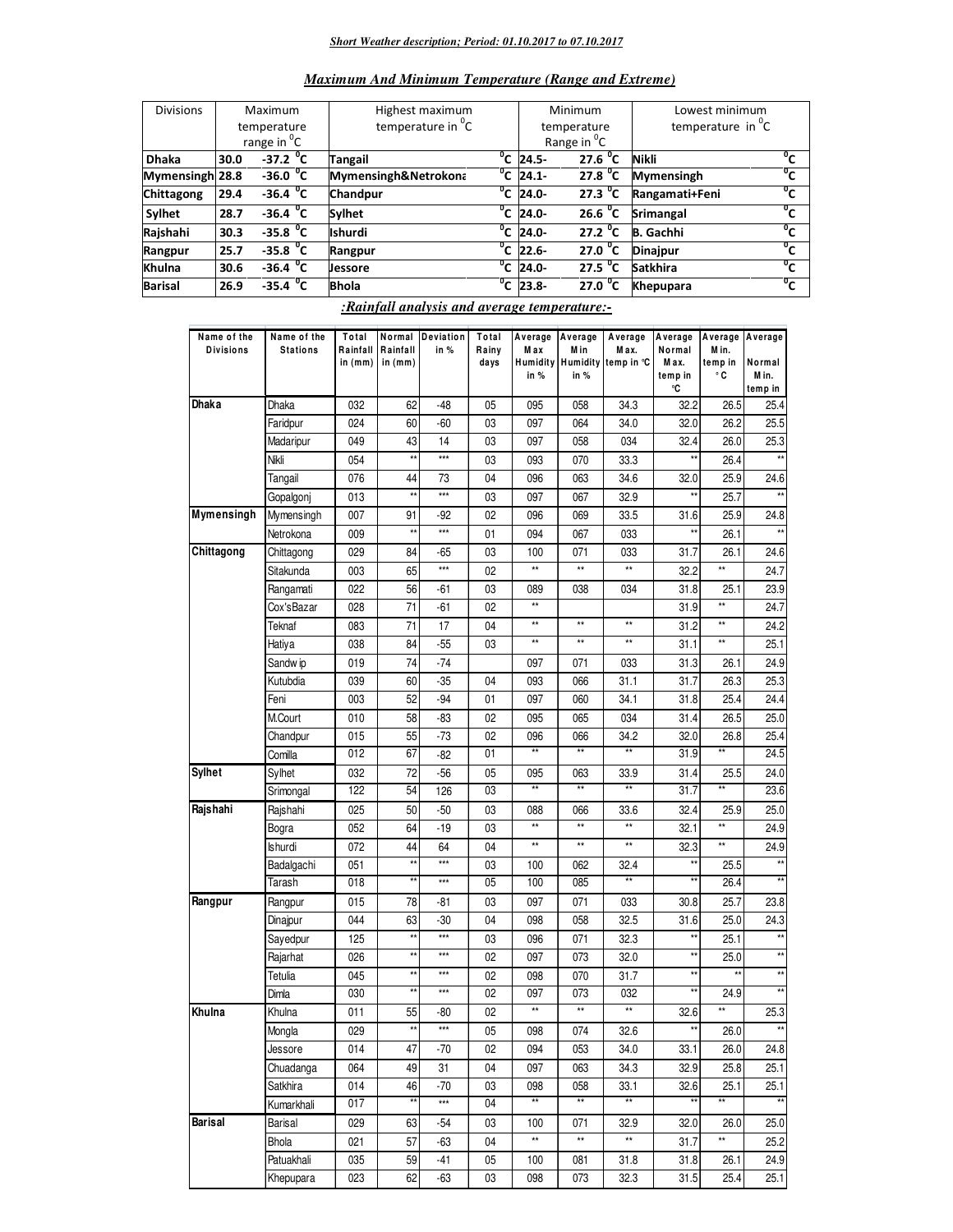

Spatial distribution of Rainfall. Period (01-10-2017 to 07-10-2017)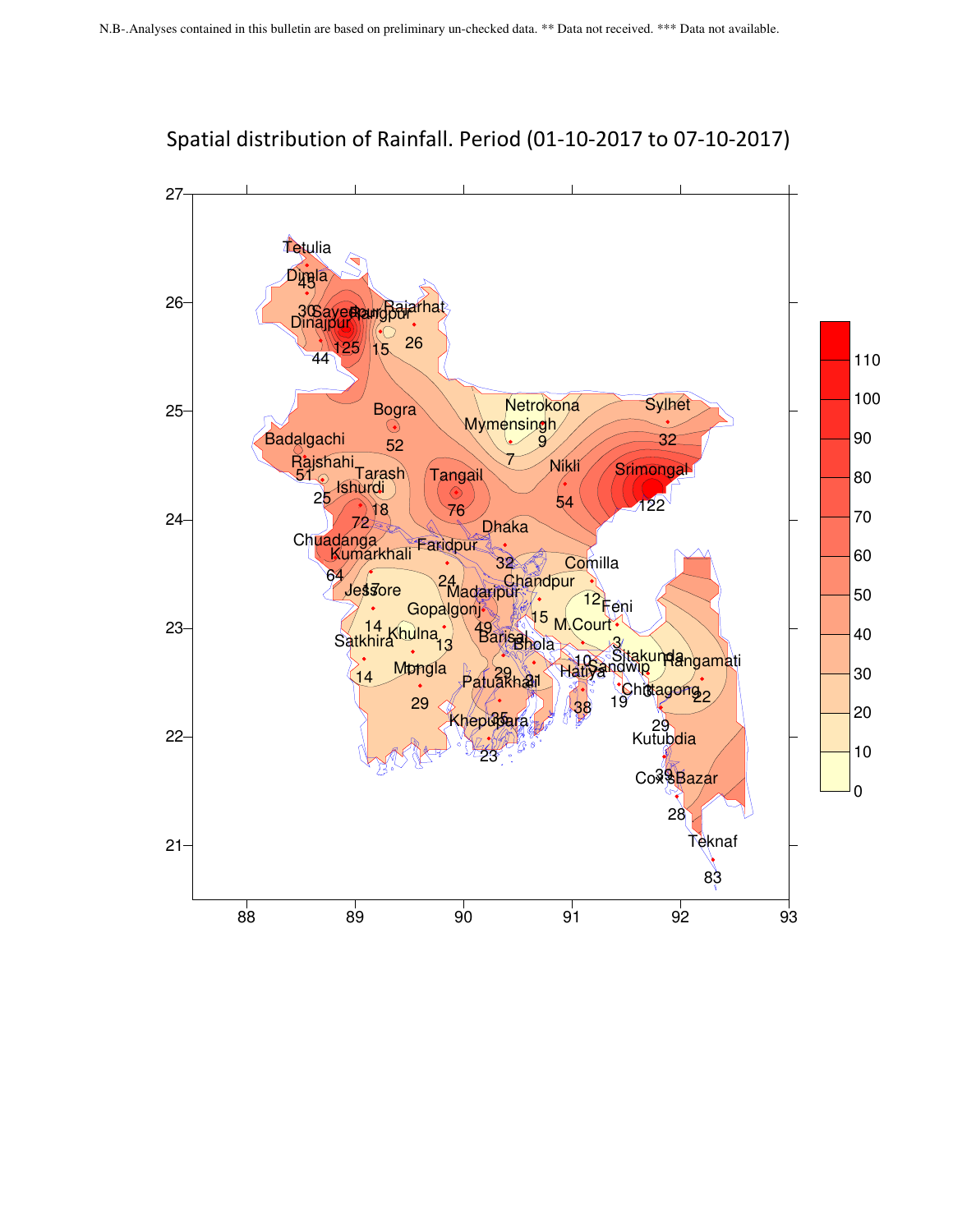



গণপ্রজাতন্ত্রী বাংলাদেশ সরকার বাংলাদেশ আবহাওয়া অধিদপ্তর কৃষি আবহাওয়া মহাশাখা আবহাওয়া ভবন, আগারগাঁও, ঢাকা-১২০৭।

এজিএম-২৩.০৯.০০০০.০৩৫.৫১.০১১.১৭.৩৮

তারিখ: ০৮-১০-২০১৭ খ্রিঃ







Extended outlook for accumulative rainfall Period (15-10-2017 to 21-10-2017)



### প্ৰধান বৈশিষ্ট্য সমূহঃ-

গত সপ্তাহে দেশের দৈনিক উজ্জল সূর্যকিরণ কালের গড় ৫.৪৪ ঘন্টা ছিল । গত সপ্তাহে দেশের দৈনিক বাষ্পীভবনের গড় ৩.৩৫ মিঃ মিঃ ছিল।

# আবহাওয়ার পূর্বাভাসঃ- ০৮-১০-২০১৭ থেকে ১৪-১০-২০১৭ ইং পর্যন্ত।

এ সপ্তাহে দৈনিক উজ্জুল সূর্য কিরণ কাল ৫.০০ থেকে ৬.৫০ ঘন্টার মধ্যে থাকতে পারে ।

আগামী সপ্তাহের বাষ্পীভবনের দৈনিক গড় ৩.৫০ মিঃ মিঃ থেকে ৪৫০ মিঃ মিঃ থাকতে পারে।

- উত্তর বঙ্গোপসাগর এবং বাংলাদেশের উপকূলীয় অঞ্চল ও তৎসংলগ্ন এলাকায় একটি লঘুচাপের সৃষ্টি হয়েছে। মৌসুমী বায়ুর অক্ষ বিহার, উড়িষ্যা, লঘুচাপের কেন্দ্রস্থল এবং উত্তরপূর্ব দিকে আসাম পর্যন্ত বিস্তৃত। মৌসুমী বায়ু বাংলাদেশের উপর মোটামুটি সক্রিয় এবং উত্তর বঙ্গোপসাগরে মাঝারী অবস্থায় বিরাজ করছে।
- এ সময়ে খুলনা, বরিশাল, সিলেট এবং চউগ্রাম বিভাগের অনেক স্থানে এবং দেশের অন্যত্র কিছু কিছু স্থানে হাল্কা (০৪-১০মিঃমিঃ) থেকে মাঝারী (১১-২২ মিঃমিঃ) ধরণের বৃষ্টি/বজ্রবৃষ্টি হতে পারে। সেই সাথে বিচ্ছিন্নভাবে মাঝারী ধরনের ভারী (২২-৪৩ মিঃমিঃ) থেকে ভারী (৪৪-৮৮ মিঃমিঃ) বৃষ্টিপাত হতে পারে।
- এ সময়ে সারাদেশের দিন ও রাতের তাপমাত্রা সামান্য কমতে পারে ।
- এ সময়ের শেষের দিকে উপকূলীয় অঞ্চলে বৃষ্টিপাতের পরিমান সামান্য হ্রাস পেতে পারে।

Ayesha

(মোসাম্মৎ আয়শা খাতুন) উপ-পরিচালক পরিচালকের পক্ষে ফোনঃ ৪৮১১০১২১(দপ্তর)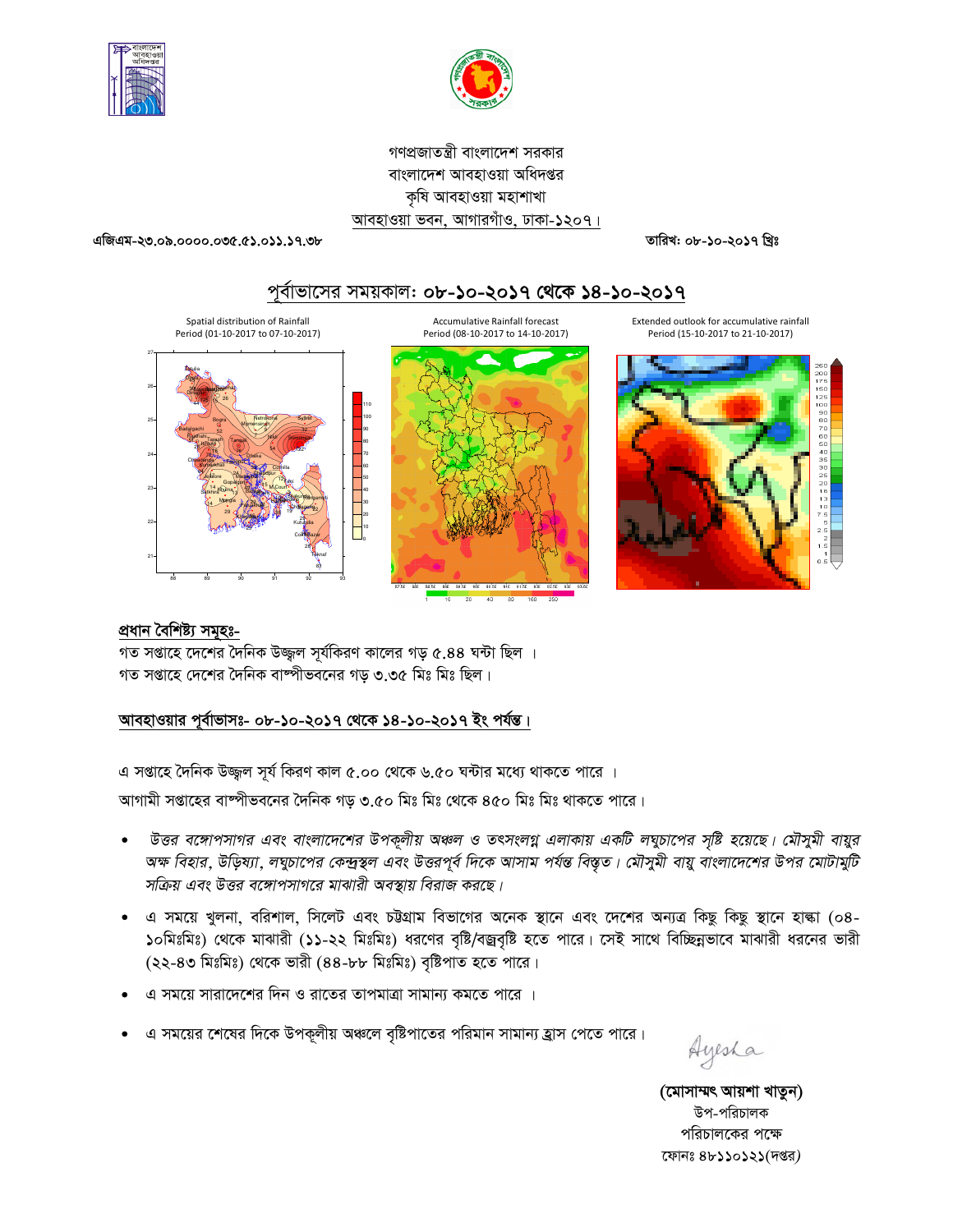#### <u>সংক্ষিপ্ত আবহাওয়া বিবরণী, সময়: ০১.১০.২০১৭ থেকে ০৭.১০.২০১৭</u>  $= 0.756$

|           |      |                               | માવાજ હ માવાાવશ                         |                                      | <i><b>9174191</b></i> | সর্বোনিম্ন তাপমাত্রার    |                      |                     |  |
|-----------|------|-------------------------------|-----------------------------------------|--------------------------------------|-----------------------|--------------------------|----------------------|---------------------|--|
| বিভাগ     |      | সৰ্বোচ্ছ তাপমাত্ৰাৰ           |                                         | $^\circ$ সেঃ<br>সৰ্বোচ্ছ ত্ৰাপমাত্ৰা |                       |                          | সর্বোনিম্ন তাপমাত্রা |                     |  |
|           |      | <i>পরিসর <sup>৩</sup></i> সেঃ |                                         |                                      |                       | $^{\rm 0}$ সেঃ<br>পৰিসৰ  | $^\circ$ সেঃ         |                     |  |
| ঢাকা      | 0.00 | - ৩৭.২ ° সেঃ                  | টাঙ্গাইল                                | ৩৭.২ $^{\circ}$ সেঃ ২৪.৫             |                       | - ২৭.৬ $^{\circ}$ (সঃ    | নিকলী                | ২৪.৫ $\degree$ সেঃ  |  |
| ময়মনসিংহ | ২৮.৮ | $^\circ$ সেঃ<br>- ৩৬.০        | ময়মনসিংহ ও নেত্রকোনা <b>৩৬.০</b> ° সেঃ |                                      | ২৪.১                  | - ২৭.৮ ° সেঃ             | মায়মননিংহ           | ২৪.১ ° সেঃ          |  |
| চট্টগ্ৰাম | ২৯.৪ | °সেঃ<br>- ৩৬.৪                | চাদপুর                                  | ৩৬.৪ ° সেঃ                           | 8.0                   | $^{\circ}$ সেঃ<br>-২৭.৩  | রাজ্ঞামাটি ও ফেণী    | ২8.০ $^{\circ}$ সেঃ |  |
| সিলেট     | ২৮.৭ | $^\circ$ সেঃ<br>- ৩৬.৪        | সিলেট                                   | ৩৬.৪ ° সেঃ                           | 8.0                   | $^{\circ}$ সেঃ<br>- ২৬.৬ | শ্ৰীমজ্ঞাল           | ২8.০ ° সেঃ          |  |
| রাজশাহী   | ৩০.৩ | $^\circ$ সেঃ<br>- ৩৫.৮        | ঈশ্বরদী                                 | ৩৫.৮ ° (সঃ                           | २8.०                  | - ২৭.২ °সেঃ              | বদলগাছি              | ২8.০ $\degree$ মেঃ  |  |
| রংপর      | ২৫.৭ | - ৩৫.৮ $\degree$ সেঃ          | রংপুর                                   | ৩৫.৮ ° (সঃ                           | ২২.৬                  | - ২৭.০ $\degree$ সেঃ     | দিনাজপুর             | ২২.৬ ° সেঃ          |  |
| খুলনা     | ৩০.৬ | $^\circ$ সেঃ<br>৩৬.৪          | যশোর                                    | <b>৩৬.৪</b> ° সেঃ                    | 8.0                   | $^{\circ}$ সেঃ<br>-২৭.৫  | সাতক্ষীরা            | ২৪.০ ° সেঃ          |  |
| বরিশাল    | ২৬.৯ | $^{\circ}$ সেঃ<br>৩৫.৪        | ভোলা                                    | ৩৫.৪ $^{\circ}$ সেঃ ২৩.৮             |                       | - ২৭.০ °সেঃ              | খেপুপাড়া            | ২৩.৮ ° সেঃ          |  |

# বৃষ্টিপাত বিশ্লেষৰ এবং স্বাভাবিক তাপমাত্ৰা: -

| বিভাগের নাম | স্টেশনের নাম         | মোট<br>বৃষ্টিপাত | ষাভাবিক<br>বৃষ্টিপাত  | বিছ্যুতি                                | মোট<br>বৃষ্টিশাতের | সৰ্বোচ্ছ<br>গড আদ্রতা | সর্বোনিম্ন             | গড সৰ্বোচ্ছ<br>তাপমাত্রা | গড<br>ষভাবিক         | সৰ্বোনিম্ন<br>গড     | সৰ্বোনিম্ন<br>ষাভাবিক   |
|-------------|----------------------|------------------|-----------------------|-----------------------------------------|--------------------|-----------------------|------------------------|--------------------------|----------------------|----------------------|-------------------------|
|             |                      | (মিঃমিঃ)         | (মিঃমিঃ)              |                                         | দিন                | ( %)                  | আদ্ৰতা                 | (ডিগ্ৰী সেঃ)             | তাপমাত্রা            | তাপমাত্রা            | গড়                     |
|             |                      |                  |                       |                                         |                    |                       | ( %)                   |                          | (ডিগ্ৰী সেঃ)         | ( %)                 | তাপমাত্রা<br>( %)       |
| ঢাকা        | ঢাকা                 | 032              | 62                    | $-8b$                                   | 05                 | 095                   | 058                    | 34.3                     | 32.2                 | 26.5                 | 25.4                    |
|             | ফরিদপুর              | 024              | 60                    | -৬০                                     | 03                 | 097                   | 064                    | 34.0                     | 32.0                 | 26.2                 | 25.5                    |
|             | মাদারীপুর            | 049              | 43                    | $\sqrt{8}$                              | 03                 | 097                   | 058                    | 034                      | 32.4                 | 26.0                 | 25.3                    |
|             | নিকলী                | 054              | $\star\star$          | ***                                     | 03                 | 093                   | 070                    | 33.3                     | $\star\star$         | 26.4                 | $\star\star$            |
|             | টাঙ্গাইল             | 076              | 44                    | ৭৩                                      | 04                 | 096                   | 063                    | 34.6                     | 32.0                 | 25.9                 | 24.6                    |
|             | গোপালগজ্ঞ            | 013              | $\star\star$          | ***                                     | 03                 | 097                   | 067                    | 32.9                     | $\star\star$         | 25.7                 | $\star\star$            |
| ময়মনসিংহ   | ময়মনসিংহ            | 007              | 91                    | -৯২                                     | 02                 | 096                   | 069                    | 33.5                     | 31.6                 | 25.9                 | 24.8                    |
|             | নেত্ৰকোনা            | 009              | $\star\star$          | ***                                     | 01                 | 094                   | 067                    | 033                      | **                   | 26.1                 |                         |
| চউগ্ৰাম     | ঢট্রগ্রাম            | 029              | 84                    | -66                                     | 03                 | 100                   | 071                    | 033                      | 31.7                 | 26.1                 | 24.6                    |
|             | সীতাকুন্ড            | 003              | 65                    | ***                                     | 02                 | $\star\star$          |                        |                          | 32.2                 | **                   | 24.7                    |
|             | রাঙ্গামাটি           | 022              | 56                    | -৬১                                     | 03                 | 089                   | 038                    | 034                      | 31.8                 | 25.1                 | 23.9                    |
|             | কক্সবাজার            | 028              | 71                    | -৬১                                     | 02                 | $\star\star$          | $^{\star\star}$        | $\star\star$             | 31.9                 | $^{\star\star}$      | 24.7                    |
|             | টেকনাফ               | 083              | 71                    | 59                                      | 04                 | $^{\star\star}$       | $\star\star$           | **                       | 31.2                 | $\star\star$         | 24.2                    |
|             | হাতিয়া              | 038              | 84                    | -00                                     | 03                 | $\star\star$          | $^{\star\star}$        | **                       | 31.1                 | $^{\star\star}$      | 25.1                    |
|             | সন্দ্বীপ             | 019              | 74                    | $-98$                                   |                    | 097                   | 071                    | 033                      | 31.3                 | 26.1                 | 24.9                    |
|             | কুতুবদীয়া           | 039              | 60                    | -00                                     | 04                 | 093                   | 066                    | 31.1                     | 31.7                 | 26.3                 | 25.3                    |
|             | কেনী                 | 003              | 52                    | -৯৪                                     | 01                 | 097                   | 060                    | 34.1                     | 31.8                 | 25.4                 | 24.4                    |
|             | মাইজদী কোর্ট         | 010              | 58                    | -৮৩                                     | 02                 | 095                   | 065                    | 034                      | 31.4                 | 26.5                 | 25.0                    |
|             | চাঁদপুর              | 015              | 55                    | - 90                                    | 02                 | 096<br>$\star\star$   | 066                    | 34.2<br>$\star\star$     | 32.0                 | 26.8<br>$\star\star$ | 25.4                    |
|             | কুমিল্লা             | 012              | 67                    | -৮২                                     | 01                 |                       |                        |                          | 31.9                 |                      | 24.5                    |
| সিলেট       | সিলেট                | 032              | 72                    | -৫৬                                     | 05                 | 095<br>$\star\star$   | 063<br>$\star\star$    | 33.9<br>$\star\star$     | 31.4                 | 25.5<br>$\star\star$ | 24.0                    |
|             | শ্ৰীমঙ্গল            | 122              | 54                    | ১২৬                                     | 03                 |                       |                        |                          | 31.7                 |                      | 23.6                    |
| রাজশাহী     | রাজশাহী              | 025              | 50                    | -00                                     | 03                 | 088<br>$\star\star$   | 066<br>$^{\star\star}$ | 33.6<br>**               | 32.4                 | 25.9<br>**           | 25.0                    |
|             | বগুডা                | 052              | 64                    | -১৯                                     | 03                 | $\star\star$          | $^{\star\star}$        | $\star\star$             | 32.1                 | $^{\star\star}$      | 24.9                    |
|             | ঈশ্বরদী              | 072              | 44<br>$\star\star$    | 98                                      | 04                 |                       |                        |                          | 32.3<br>$\star\star$ |                      | 24.9<br>$^{\star\star}$ |
|             | বদলগাঘী              | 051              | **                    | ***                                     | 03                 | 100                   | 062                    | 32.4                     |                      | 25.5                 |                         |
|             | তাডাশ                | 018              |                       | ***                                     | 05                 | 100                   | 085                    |                          |                      | 26.4                 |                         |
| রংপুর       | রংপুর                | 015              | 78                    | -৮১                                     | 03                 | 097                   | 071                    | 033                      | 30.8                 | 25.7                 | 23.8                    |
|             | দিনাজপুর             | 044<br>125       | 63<br>$^{\star\star}$ | -৩০<br>***                              | 04<br>03           | 098<br>096            | 058<br>071             | 32.5<br>32.3             | 31.6<br>$\star\star$ | 25.0<br>25.1         | 24.3<br>$\star\star$    |
|             | সৈয়দপুর<br>রাজারহাট | 026              | **                    | ***                                     | 02                 | 097                   | 073                    | 32.0                     | $\star\star$         | 25.0                 | $^{\star\star}$         |
|             | তেতুঁলিয়া           | 045              | **                    | ***                                     | 02                 | 098                   | 070                    | 31.7                     | $\star\star$         |                      | $\star\star$            |
|             | ডিমলা                | 030              | **                    | ***                                     | 02                 | 097                   | 073                    | 032                      | x,                   | 24.9                 | $^{\star\star}$         |
| থুলনা       | থুলনা                | 011              | 55                    | -po                                     | 02                 | $\star\star$          | $^{\star\star}$        | $\star\star$             | 32.6                 | $^{\star\star}$      | 25.3                    |
|             | মংলা                 | 029              | **                    | ***                                     | 05                 | 098                   | 074                    | 32.6                     |                      | 26.0                 | $\star\star$            |
|             | যশোর                 | 014              | 47                    |                                         | 02                 | 094                   | 053                    | 34.0                     | 33.1                 | 26.0                 | 24.8                    |
|             | ঢ়য়ড়াঙ্গা          | 064              | 49                    | -90<br>৩১                               | 04                 | 097                   | 063                    | 34.3                     | 32.9                 | 25.8                 | 25.1                    |
|             | সাতক্ষীরা            | 014              | 46                    | -90                                     | 03                 | 098                   | 058                    | 33.1                     | 32.6                 | 25.1                 | 25.1                    |
|             | কুমারখালী            | 017              | $\star\star$          | ***                                     | 04                 | $\star\star$          | $\star\star$           | $\star\star$             | $\star\star$         | **                   | $\star\star$            |
| বরিশাল      | বরিশাল               | 029              | 63                    | $-0.8$                                  | 03                 | 100                   | 071                    | 32.9                     | 32.0                 | 26.0                 | 25.0                    |
|             | ভোলা                 | 021              | 57                    | -50                                     | 04                 | $\star\star$          | $\star\star$           | $\star\star$             | 31.7                 | **                   | 25.2                    |
|             | পটুয়াথালী           | 035              | 59                    | $-8$ $\hspace{-1.0mm}\rule{0mm}{2.5mm}$ | 05                 | 100                   | 081                    | 31.8                     | 31.8                 | 26.1                 | 24.9                    |
|             | খেপুপাডা             | 023              | 62                    | -৬৩                                     | 03                 | 098                   | 073                    | 32.3                     | 31.5                 | 25.4                 | 25.1                    |
|             |                      |                  |                       |                                         |                    |                       |                        |                          |                      |                      |                         |

N.B.Analyses contained in this bulletin are based on preliminary un-checked data. \*\* Data not received. \*\*\* Data not available.